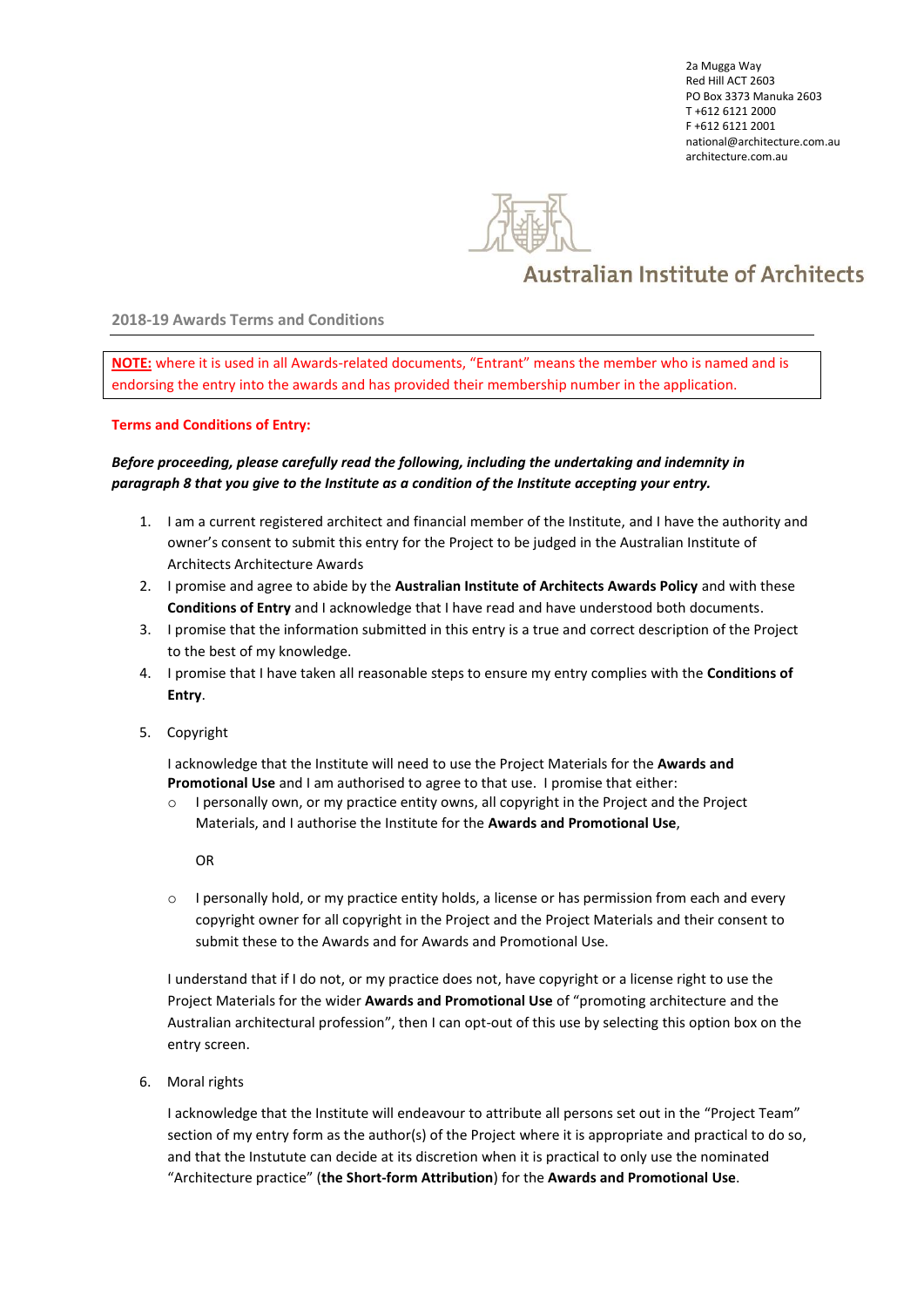I promise that I personally have, or the practice by which I am given authority to make this promise has, obtained consent from each person who has contributed to the Project as an author and who, as a result of their contribution, has moral rights in the Project. These consents enable me to authorise and I do authorise the Institute to attribute authorship in the **Awards and Promotional Use** as follows:

- o For the purpose of **Short-form Attribution**, I promise that the Project is the work of the author(s) who is/are named in the "Architecture practice (for Short Form Attribution)" section of my entry.
- o For any **Awards and Promotional Use** other than **Short-form Attribution**, I promise that the persons set out in the "Project Team" section of my entry are the only persons who are entitled to be attributed as authors of the Project, and that I, or the practice by which I am given authority to make this promise, have agreed with them the allocations of task and responsibility shown there.
- 7. I transfer to the Institute ownership of all the Project Material in physical form and promise that I am entitled or authorised to do so.
- 8. I promise that the Project does not, and any **Awards and Promotional Use** of the Project or Project Materials will not, infringe the rights of any person or company (including all rights of copyright and moral rights). To the extent that any part of the Project Materials that I have specifically indicated in my entry is confidential, I understand it will only be used by the Institute and the jury to assess the merit of the project for the purpose of these Awards.
- 9. I agree that the Institute has sole discretion to refuse an entry or remove it from consideration for an award if the Institute forms the opinion that:
	- a. the entry does not comply with the Conditions of Entry,
	- b. is not consistent with the nature and spirit of the Australian Institute of Architects' Architecture Awards, or
	- c. is in any way inappropriate, offensive, indecent or illegal.
- 10. Indemnity

I promise that I indemnify, or the practice which has given me authority to make this promise indemnifies, and will reimburse the Institute its direct and indirect costs of a claim by any person against the Institute in relation to copyright or moral rights concerning my entry, or the Project Materials submitted, arising out of breach of any of my promises in the Conditions of Entry or at law. I acknowledge that an amount which I or the practice must pay under this indemnity includes any damages, settlement amount or compensation the Institute has paid to the person and the Institute's actual legal costs.

11. I accept all decisions of the the Institute's jury as final and agree to forgo all rights I have, or might have, to make any claim against the jury or the Institute for damage or loss of any type arising out of any act, decision or omission of the jury.

## **Definitions**

In these Terms and Conditions:

"**The Institute**" means The Royal Australian Institute of Architects Limited ABN 72 000 023 012.

"**Awards and Promotional Use**" means the irrevocable worldwide non-exclusive licence right to the Institute to: